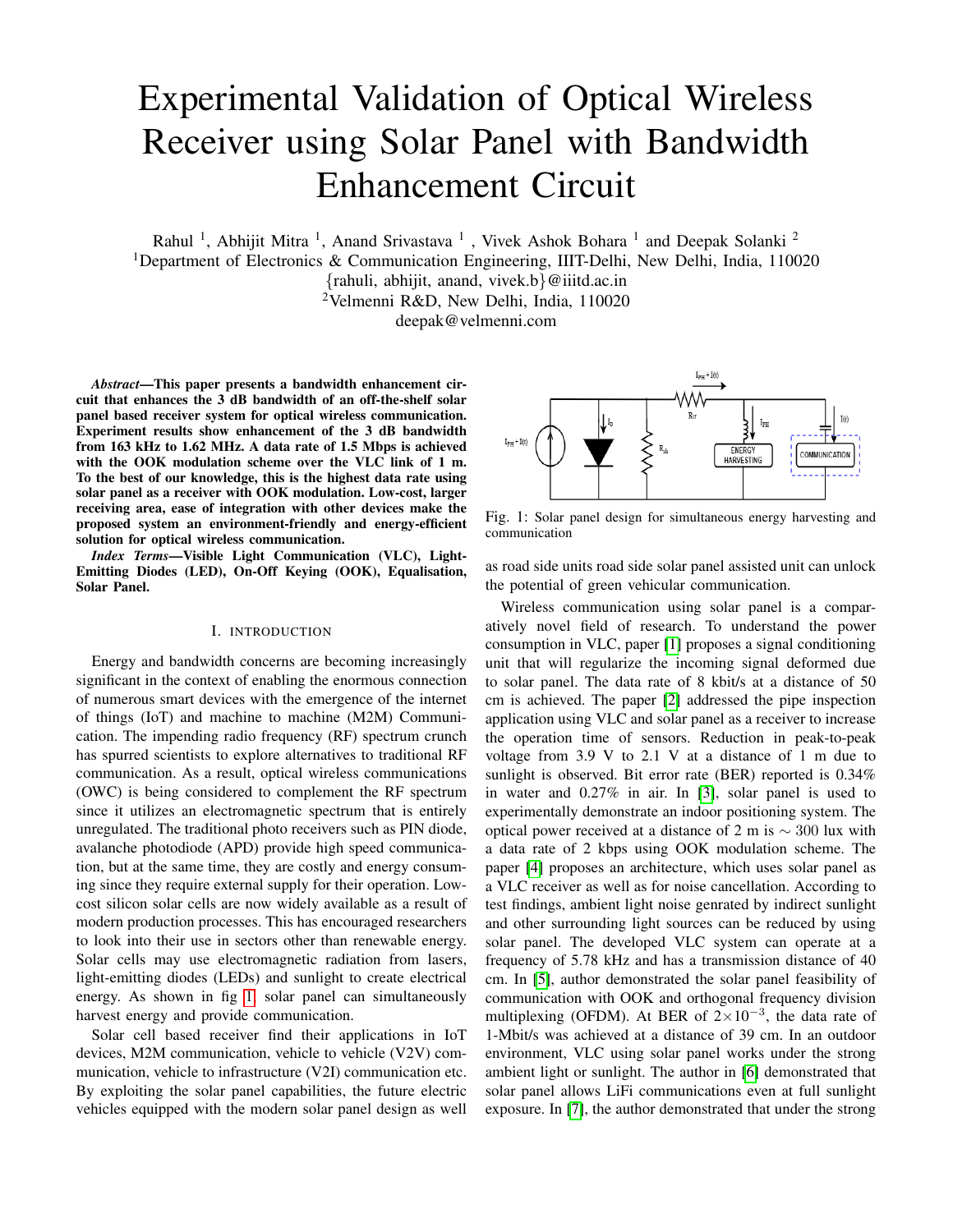<span id="page-1-0"></span>

Fig. 2: Electrical equivalent model of solar panel

sunlight, their is slight drop in the signal strength and SNR when measured with respect to frequency. But at the same time the amount of energy harvested increase to the maximum power point level.

The present paper includes the reconfiguration of a receiver unit by using an bandwidth enhancement circuit (BEC) to enhance the 3 dB bandwidth substantially. A data rate of 1.5 Mbps is achieved at a distance of 1 m in the presence of ambient room light of 130 lux. A simple OOK modulation is used to achieve the reported data rate, in which the information is encoded in the form of logic low and logic high voltage levels. Testing with and without the BEC was done as part of the procedure, as well as for transmission demonstration. The rest of this paper is organized as follows. Section II describes the principle of operations of a solar panel, section III describes the bandwidth enhancement circuit design and its mathematical modeling. Communication capability in terms of various results is discussed in section IV followed by the concluding remarks in section V.

## II. PRINCIPLE OF OPERATION OF A SOLAR PANEL

The DC model of solar panel is well studied in the past [\[8\]](#page-5-7)- [\[9\]](#page-5-8), the equivalent circuit model as shown in Fig. [2.](#page-1-0) Based on the solar panel responsivity, the generated electric current will flow through the internal diode and parasitic resistances. The current-voltage characteristics based on the single diode model is given by:

$$
I = I_{PH} - I_d - \frac{V + I.R_{sr}}{R_{sh}}\tag{1}
$$

$$
V = I.R_{load} \tag{2}
$$

$$
I_d = I_0 \, exp\left[\frac{V + I.R_{sr}}{n.V_T} - 1\right] \tag{3}
$$

In (1) shows that the relationship between current and voltage is nonlinear. The photocurrent source  $I_{PH}$  is connected in parallel with the diode, whose forward current is denoted as  $I_d$ . A series resistance  $R_{sr}$  depends on the interconnection among layers, and grid resistance [\[10\]](#page-5-9). The shunt resistance  $R_{\text{sh}}$  is due to the leakage current of the p-n junction.  $I_0$  is the reverse saturation current of the diode, *n* is the number of cells in the series connection in a solar panel, and  $V<sub>T</sub>$  thermal equivalent voltage of the diode.

To capture the AC characteristic of a solar panel the communication model needs to be followed as shown in Fig. [3.](#page-1-1) The main parameter of this AC model is the junction capacitor of the device, which corresponds to control the rise

<span id="page-1-1"></span>



time and fall time of the incoming waveform. The capacitor *C* is placed in-parallel with the shunt resistance and the small-signal equivalent resistor *r*. When the light falls on the solar panel, current *(I)* gives the amount of photocurrent generated. This current consists of DC component as well as AC component, and by selecting proper filter values, the DC component of light can be blocked and only AC component will pass. The transfer function for the AC model is given by:

$$
\left| \frac{V(w)}{I(w)} \right|^2 = \left| \frac{\frac{R_{load}}{(R_{load} + R_{sr})}}{1/r + jwC + 1/R_s h + 1/(R_{sr} + R_{load})} \right|^2 \tag{4}
$$

where,  $\omega$  is the angular frequency and  $I(\omega)$  is the AC component of generated current.

For the OWC system the optical channel gain *G*, is given by:

$$
G = \begin{cases} \frac{(m+1)A}{2\pi D^2} \cos^m(\phi) \cos(\psi) \\ 0 \le \psi \le \psi_c \end{cases}
$$
 (5)

where, *m* denotes the order of Lambertian radiation pattern; *D* is the distance between transmitter and receiver; *A* is the physical area of the photo receiver;  $\phi$  and  $\psi$  are the radiation and incidence angles, respectively.

## III. BANDWIDTH ENHANCEMENT CIRCUIT DESIGN AND MATHEMATICAL MODELLING

For OOK modulated signal, the high-power level and lowpower level of signal need to be differentiated at the receiver to extract the information within the signal. Because of the limited bandwidth of the solar panel receiver, the peak-to-peak level of the signal gets reduced and also the capacitive effect of solar panel affect the rise time and fall time of the incoming waveform, thus, distort the duty cycle of the incoming signal at higher switching frequency. Therefore, identification of logic high signal and logic low signal becomes difficult. To enhance the 3 dB bandwidth of the receiver system and improve the rise time and fall time of the incoming waveform, external circuitry needs to be incorporated in the solar panel receiver design, known as an equalizer.

This paper presents a BEC design for a solar panel as an OWC receiver as shown in Fig. [4.](#page-3-0) The overall receiver design consists of a solar panel, an equalizer, and a non-inverting amplifier. In this paper, the combination of an equalizer and non-inverting amplifier is considered as single unit called bandwidth enhancement circuitry. The BEC design is such that it filters out the DC component of received photocurrent at the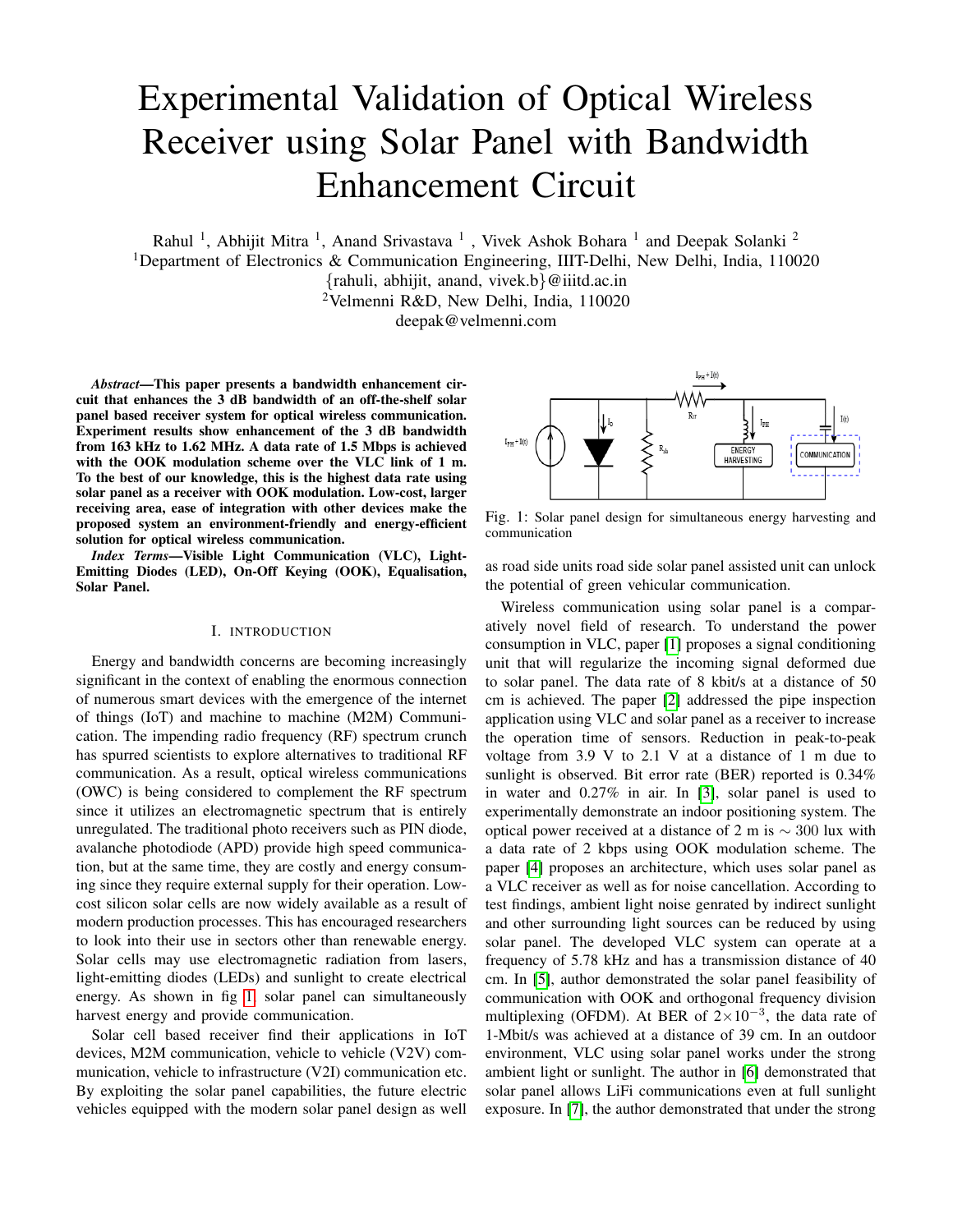first stage and act on only AC component of the photocurrent. As the energy harvesting is predominantly consider the DC component of light, the BEC will not impact the energy harvesting of solar panel.

The mathematical analysis of the Fig. [4](#page-3-0) is as follows:

<span id="page-2-2"></span>
$$
\frac{V_1}{I} = \frac{\frac{R_1}{(R_1 + R_{sr})}}{1/r + jwC + 1/R_{sh} + 1/(R_{sr} + R_1)}
$$
(6)

$$
\frac{V_2}{V_1} = \frac{R_2}{R_2 + (1/sC_2)}\tag{7}
$$

<span id="page-2-0"></span>As the circuit is having negative feedback, from virtual ground concept:  $V_2 = V_3$ 

<span id="page-2-3"></span>
$$
\frac{V_4}{V_3} = 1 + \frac{R_3}{R_5} \tag{8}
$$

$$
\frac{V_5}{V_4} = \frac{R_4}{R_4 + R_8} \tag{9}
$$

$$
\frac{V_{out}}{V_5} = 1 + \frac{R_6}{R_7}
$$
 (10)

<span id="page-2-1"></span>Here,  $V_{out} = v(w)$ 

from equation [\(9\)](#page-2-0), equation [\(10\)](#page-2-1) and from virtual ground concept  $(V_5 = V_6)$ 

<span id="page-2-4"></span>
$$
\frac{V_{out}}{V_4} = \left(\frac{R_4}{R_4 + R_8}\right) \cdot \left(1 + \frac{R_6}{R_7}\right) \tag{11}
$$

from equation  $(7)$ , equation  $(8)$  and equation  $(11)$ 

$$
\frac{V_{out}}{V_1} = \left(\frac{R_4}{R_4 + R_8}\right) \cdot \left(1 + \frac{R_3}{R_5}\right) \cdot \left(1 + \frac{R_6}{R_7}\right) \cdot \left(\frac{R_2}{R_2 + (1/sC_2)}\right) \tag{12}
$$

from equation [\(6\)](#page-2-5) and equation [\(11\)](#page-2-4)

$$
\frac{V_{out}}{I} = \left(\frac{\frac{R_1}{(R_1 + R_{sr})}}{1/r + jwC + 1/R_{5h} + 1/(R_{sr} + R_1)}\right).
$$

$$
\left(\frac{R_4}{R_4 + R_8}\right) \cdot \left(1 + \frac{R_3}{R_5}\right) \cdot \left(1 + \frac{R_6}{R_7}\right) \cdot \left(\frac{R_2}{R_2 + (1/sC_2)}\right)
$$
(13)

The modified receiver transfer function is given in [\(13\)](#page-2-6). The overall system response includes the solar panel response in cascade with the response of BEC. The frequency response and the time response of the designed receiver are described in the results section.

# IV. EXPERIMENT SETUP

A 5-watts polycrystalline solar panel is used for experiment and the solar panel parameter values are given in Table [I.](#page-2-7) To evaluate the performance of a solar panel receiver with and without BEC, testing is performed with the setup block diagram as given in Fig. [5.](#page-3-1) It consists of arbitrary waveform generator (AWG), LED driver circuit, 24 LED's panel, 5 W solar panel, BEC and an oscilloscope. The testing is done in

TABLE I: Solar panel parameters

<span id="page-2-7"></span><span id="page-2-5"></span>

| Parameters                       | Parameter Values |
|----------------------------------|------------------|
| Number of cells                  | $18(9\times2)$   |
| Open circuit voltage $(V_{oc})$  | $11.24$ V        |
| Short Circuit Current $(I_{sc})$ | $0.64$ A         |
| Rated Voltage $(V_{mp})$         | 923V             |
| Rated Current $(I_{mp})$         | 0.56A            |
| Module efficiency $(\eta)$       | $8.55\%$         |

TABLE II: Testing Parameters

<span id="page-2-8"></span>

| Parameters                                | Parameter Values |
|-------------------------------------------|------------------|
| Number of LEDs                            | 24               |
| Electrical power                          | 14.4 W           |
| Distance                                  | 1 m              |
| Average optical irradiance at solar panel | 1800 Lux         |
| Ambient light at solar panel              | $130$ Lux        |
| Solar panel                               | 5 W (18 Cells)   |

the presence of room light of 130 lux. A 5 W solar panel with 18 cells arranged in a  $9\times2$  configuration is used. The other parameters are given in table [II.](#page-2-8) The testing setup is given in Fig. [6,](#page-3-2) where the transmission distance is of 1 m. The receiver unit comprises of solar panel, BEC, digital signal processing board to process the incoming data, and a laptop.

Fig. [7](#page-3-3) shows V-I characteristics of 5 W solar panel under standard testing conditions. V-I characteristics plays an important role in estimation of DC parameter of solar panel [\[11\]](#page-5-10)–[\[13\]](#page-5-11). Series resistance and shunt resistance value for the considered solar panels are 0.88  $\Omega$  and 225.54  $\Omega$  respectively. The minimum and the maximum values of series resistance and shunt resistance for known values of solar panel parameter [\[14\]](#page-5-12) [\[15\]](#page-5-13) are given by:

$$
R_{\mathcal{S}} = 0\tag{14}
$$

$$
R_{S;max} = \frac{V_{oc} - V_{mp}}{I_{mp}}\tag{15}
$$

<span id="page-2-6"></span>Using [\[16\]](#page-5-14) the parasitic resistance are calculated. By using the slopes of the I-V characteristic at the short circuit and open circuit points, the initial values of resistance can be obtained:

$$
R_{\rm S0} = -\left(\frac{\partial V}{\partial I}\right)\Big|_{V=V_{OC}}\tag{16}
$$

$$
R_{\rm sh0} = \left(\frac{\partial V}{\partial I}\right)\Big|_{I=I_{SC}}\tag{17}
$$

once the initial values are verified within the range specified in (14)-(15), the values can be further optimized in terms of known parameter values as follows:

$$
R_{\rm s} = \frac{(A-B)V_{mp}}{(A+B)V_{mp}} + \frac{B}{(A+B)}\frac{V_{oc}}{I_{mp}}
$$
(18)

Where,

$$
A = (V_{mp} + (I_{mp} - I_{SC})R_{sh0})ln\left(\frac{V_{mp} + (I_{mp} - I_{SC})R_{sh0}}{V_{oc} - I_{SC}R_{sh0}}\right)
$$
(19)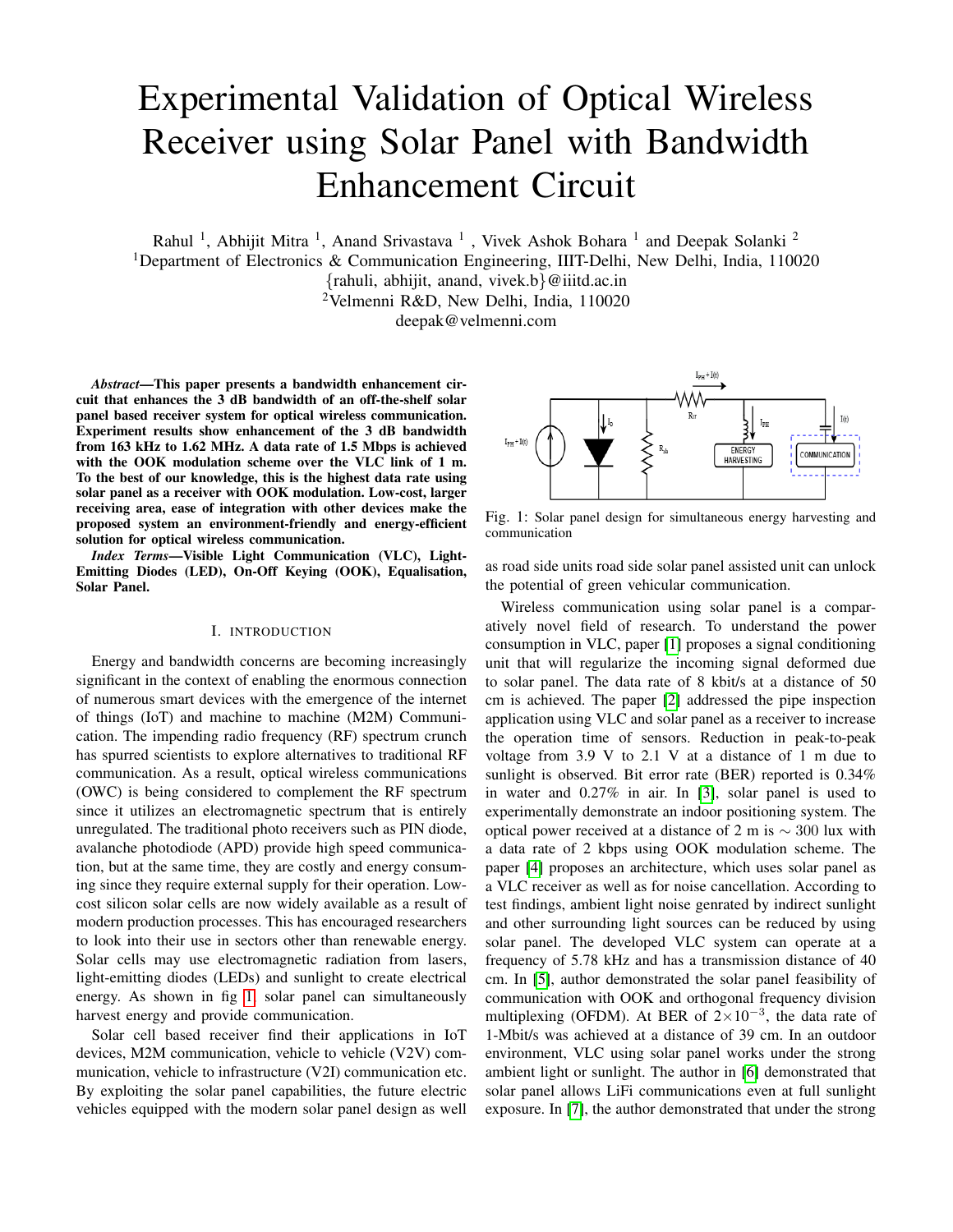<span id="page-3-0"></span>

Fig. 4: Solar panel receiver

<span id="page-3-1"></span>

Fig. 5: Block diagram of communication setup

<span id="page-3-2"></span>

Fig. 6: Testing setup

and

$$
B = V_{mp} - R_{sh0}I_{mp}
$$
 (20)

$$
R_{\rm sh} = R_{\rm sh0} \tag{21}
$$

The obtained values are utilized to reconstruct the I-V curve using Newton-Raphson iterative method [\[17\]](#page-5-15).

<span id="page-3-3"></span>

Fig. 7: V-I Characteristic of solar panel

<span id="page-3-4"></span>

Fig. 8: Frequency response of solar panel

<span id="page-3-5"></span>

| 1.00GSa/s<br>H 5.00us<br>60.0k pts |         |            |             | ū<br>$\sim\sim\sim\sim$<br>$\sim\sim\sim\sim\sim$ |            |             |            | ٠<br>D<br>$-6.000000000$ us |                    |             |
|------------------------------------|---------|------------|-------------|---------------------------------------------------|------------|-------------|------------|-----------------------------|--------------------|-------------|
|                                    |         |            |             |                                                   |            |             |            |                             |                    |             |
|                                    | Max     | Min        | Vpp         | Top                                               | Base       | Amp         | Avg        | Vrms                        | Area               | AreaP       |
| CH <sub>1</sub>                    | 12.0mV  | $-40.0$ mV | 52.0mV      | $-500$ uV                                         | $-40.0$ mV | 39.5mV      | $-10.6$ mV | 14 6mV                      | $-636nVs$          | $-17.4$ nVs |
|                                    | Freq    | Peri       | +Duty       | -Duty                                             | +Wid       | -Wid        | +Rate      | -Rate                       | Over               | Pre         |
| CH <sub>1</sub>                    | 555kHz  | 1.800us    | 88 89 %     | 11.11 %                                           | 1.600us    | 200.0ns     | *****      | $-912$ V/s                  | 31 64 %            | *****       |
|                                    | Rise    | Fall       | tVmax tVmin |                                                   | Vari       | Vupper Vmid |            |                             | Vlower VrmsP       |             |
| CH <sub>1</sub>                    | $*****$ | 34 65us    |             | $-21.10$ us $-100.0$ ns $103$ u $V^2$             |            |             |            | $-4.45mV - 20.2mV - 36.0mV$ | 13.9 <sub>mv</sub> |             |
|                                    |         |            |             |                                                   |            |             |            |                             |                    |             |
|                                    |         |            |             |                                                   |            |             |            |                             |                    |             |
|                                    |         |            |             |                                                   |            |             |            |                             |                    |             |

Fig. 9: Solar panel time response

## V. RESULTS AND DISCUSSION

The solar panels are basically designed to maximize the energy harvesting [\[18\]](#page-5-16)–[\[20\]](#page-5-17), and their bandwidth is in the range of few kHz. The tested solar panel is having 3 dB bandwidth of 163 kHz as shown in Fig. [8.](#page-3-4) The maximum operation region with solar panel is upto 400 kHz as thereafter the peak to peak voltage level is very low and duty cycle of the received waveform is uneven as shown in Fig. [9.](#page-3-5) As solar panel also passes the DC component of light, solar panel output consist of DC signal along with the time varying signal. Presence of DC signal will saturate the output, thereby decision making for logic low and logic high will become complicated. To retrieve the transmit data at receiver, the minimum peak to peak voltage level need to be maintained, that results in a decision for logic high or logic low sample values. Therefore, for the communication purpose the DC signal needs to be blocked. To block the DC signal and improve the 3 dB receiver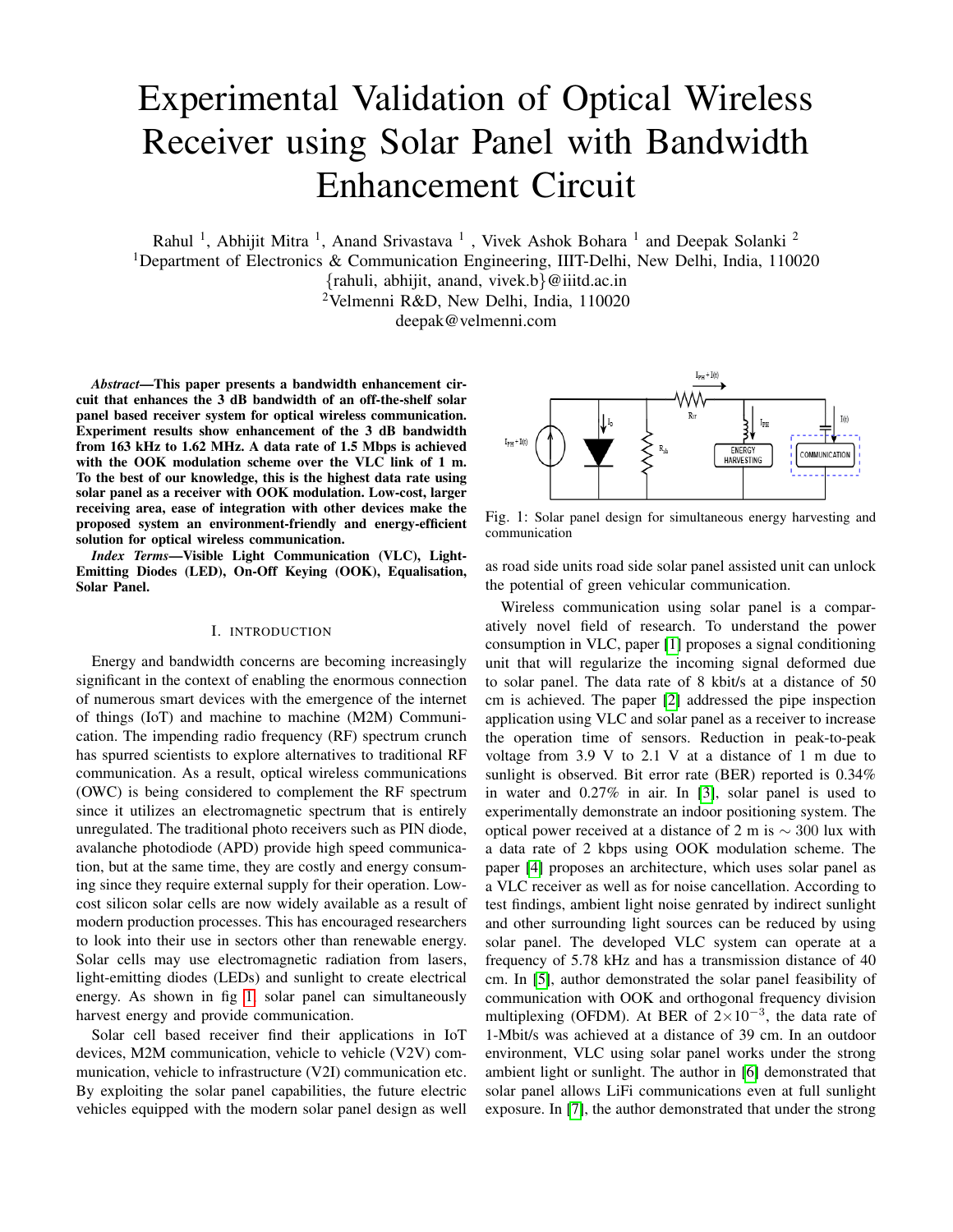<span id="page-4-0"></span>

Fig. 10: Frequency response of modified receiver design

<span id="page-4-1"></span>

Fig. 11: Time response of modified receiver

bandwidth an bandwidth enhancement circuit stage is used. A bandwidth enhancement circuit stage after the solar panel in receiver circuit increased the 3 dB bandwidth to 1.62 MHz as shown in Fig. [10.](#page-4-0) As the 3 dB bandwidth of the receiver is increased, the switching frequency up to which information can be extracted is also increased. With the help of BEC, the peak-to-peak voltage level is maintained high enough to distinguish between logic low and logic high level at 3 MHz. The duty cycle of the received signal is also improved, as shown in Fig. [11.](#page-4-1) The conversion of generated current into voltage is done with the help of resistor  $R_1$  instead of a transimpedance amplifier (TIA). A trans-impedance amplifier is not a suitable solution in this case, as solar panel generate more DC because of larger sensing area of solar panel and most of the op-amps necessary to design a trans-impedance amplifier will get saturated. It will not work specifically in outdoor scenario where sunlight comes in play, generating high DC at solar panel hence will saturate op-amps. It is more practical to first do current to voltage conversion using passive component and then separate DC and AC and use AC part of signal for communication. The load resistor before the BEC play an crucial role in deciding the input voltage signal for the BEC. The low value of load resistor will result in higher bandwidth but the signal peak- to-peak is very low and BEC will not be able to process the incoming signal, whereas higher value of load resistor may saturate the signal value which will result into clipping of the incoming signal. Therefore, selection of load resistor along with the BEC parameter values place an crucial role to decide the receiver response. BEC signal is fed to ADC for further processing and a low pass filter is integrated at the input of ADC to block the higher frequency noise. The eye diagram at 1.5 Mbps of data rate is shown in

<span id="page-4-2"></span>

Fig. 12: Eye pattern at the data rate of 1.5 Mbps

<span id="page-4-3"></span>

Fig. 13: Packet success rate during transmission with distance Fig. [12.](#page-4-2) The effect of distance between transmitter and receiver on successful transmission of packet is shown in Fig. [13.](#page-4-3) The testing was carried out by transmitting 1000 packets with each packet having 1518 bytes of length and it is observed that packet loss increases after 100 cm. The reason of increase in packet loss includes the divergence of light and responsivity of each solar cell. With distance light will diverge and hence the amount of light collected by each cell will decrease. At the receiver the analog circuit will not be able to produce the required peak-to-peak level and thus the decision making become difficult for analog to digital convertor. It may also be noted that at shorter distance (less than 30 cm), light source is very close to solar panel therefore, only few cells are getting illuminated resulting in slight degradation in performance.

Fig. [14](#page-5-18) shows the impact of transmission distance on the data rate for range of transmitted power. When the light source moves towards the solar panel, the maximum data rate is achieved at lower value of transmitted power as the optical power required to attain the desired extinction ratio is obtained. The trend can be observed in all the distance measurements. It may also be noted that at a distance of 40 cm, the light source is very close to solar panel and therefore, cells are getting high intensity of light. The maximum data rate is achieved at 6 W of power. When the power increases beyond 7 W the amount of peak-to-peak voltage received by the amplifying unit is beyond the linear region. Thus, clipping of the signal occurs due to reduction in peak to peak voltage, thereby leading to data loss. As the power level keeps on increasing, the data rate will decay and it saturates to 850 kbps beyond the power level of 11.5 W.

## VI. CONCLUSION

This paper proposed a receiver for optical wireless communication using solar panel as a receiver. Experimental results